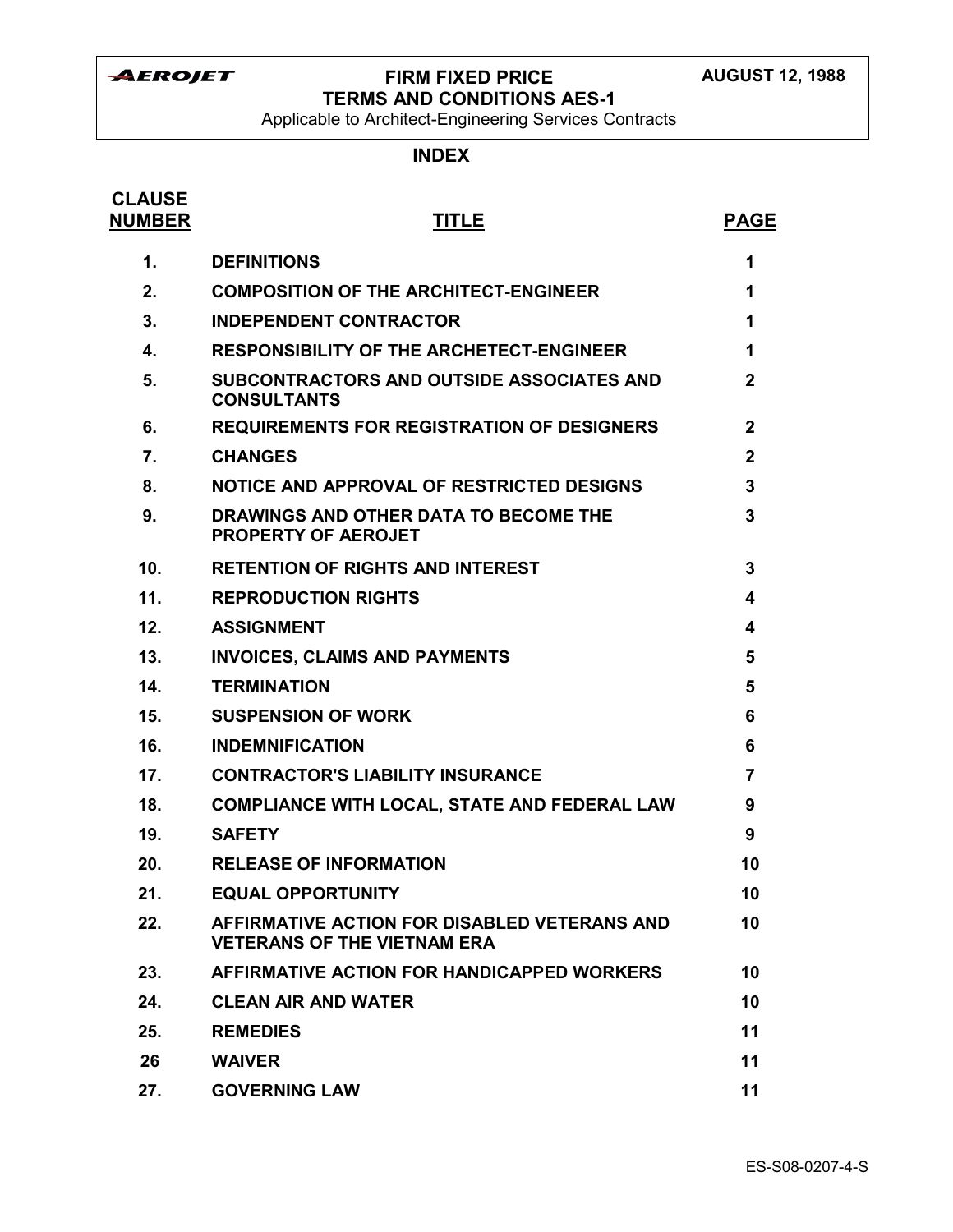## **1. DEFINITIONS**

A. The term "Aerojet" as used herein means Aerojet General Corporation, a subsidiary of GenCorp, an Ohio corporation.

B. The term "Architect-Engineer" as used herein means the party with which Aerojet enters into the contract in which these Terms and Conditions are incorporated.

C. The term "contract" as used herein means the contractual instrument in which these Terms and Conditions are incorporated.

D. The term "subcontractor" as used herein means any party furnishing materials or services to the Architect-Engineer pursuant to the requirements of the contract.

E. The term "work", "supplies", and "services" as used herein shall mean all materials, equipment, tools, facilities, transportation, and labor (including supervision) furnished pursuant to the requirements of the contracts.

F. The term "Aerojet Procurement Representatives" as used herein means the person or persons identified in the contract who are authorized by Aerojet to administer, alter, modify or change the provisions of the contract.

G. The term "site" as used herein means the geographical location set forth on the face of the contract.

## **2. COMPOSITION OF THE ARCHITECT-ENGINEER**

If the Architect-Engineer hereunder is comprised of more than one legal entity, each such entity shall be jointly and severally liable hereunder.

## **3. INDEPENDENT CONTRACTOR**

It is understood and agreed that the Architect-Engineer shall be deemed to be an independent contractor in all its operations and activities hereunder; and that the employees furnished by the Architect-Engineer to perform work hereunder shall be deemed to be the Architect-Engineer's employees exclusively without any relation whatever to Aerojet as employees or as independent contractors; that said employees shall be paid by the Architect-Engineer for all services in this connection; that the Architect-Engineer shall carry Workers' Compensation insurance and that the Architect-Engineer shall be responsible for all obligations and reports covering Social Security, Unemployment Insurance, Workers' Compensation, Income Tax, and other reports and deductions required by Local, State and Federal law.

#### **4. RESPONSIBILITY OF THE ARCHITECT-ENGINEER**

A. The Architect-Engineer shall be totally responsible for the professional quality, technical accuracy and the coordination of all designs, drawings, specifications, and other services furnished by the Architect-Engineer under this contract. The Architect-Engineer shall, without additional compensation, correct or revise any errors or deficiencies in its designs, drawings, specifications, and other services which Aerojet determines to be necessary. If the Architect-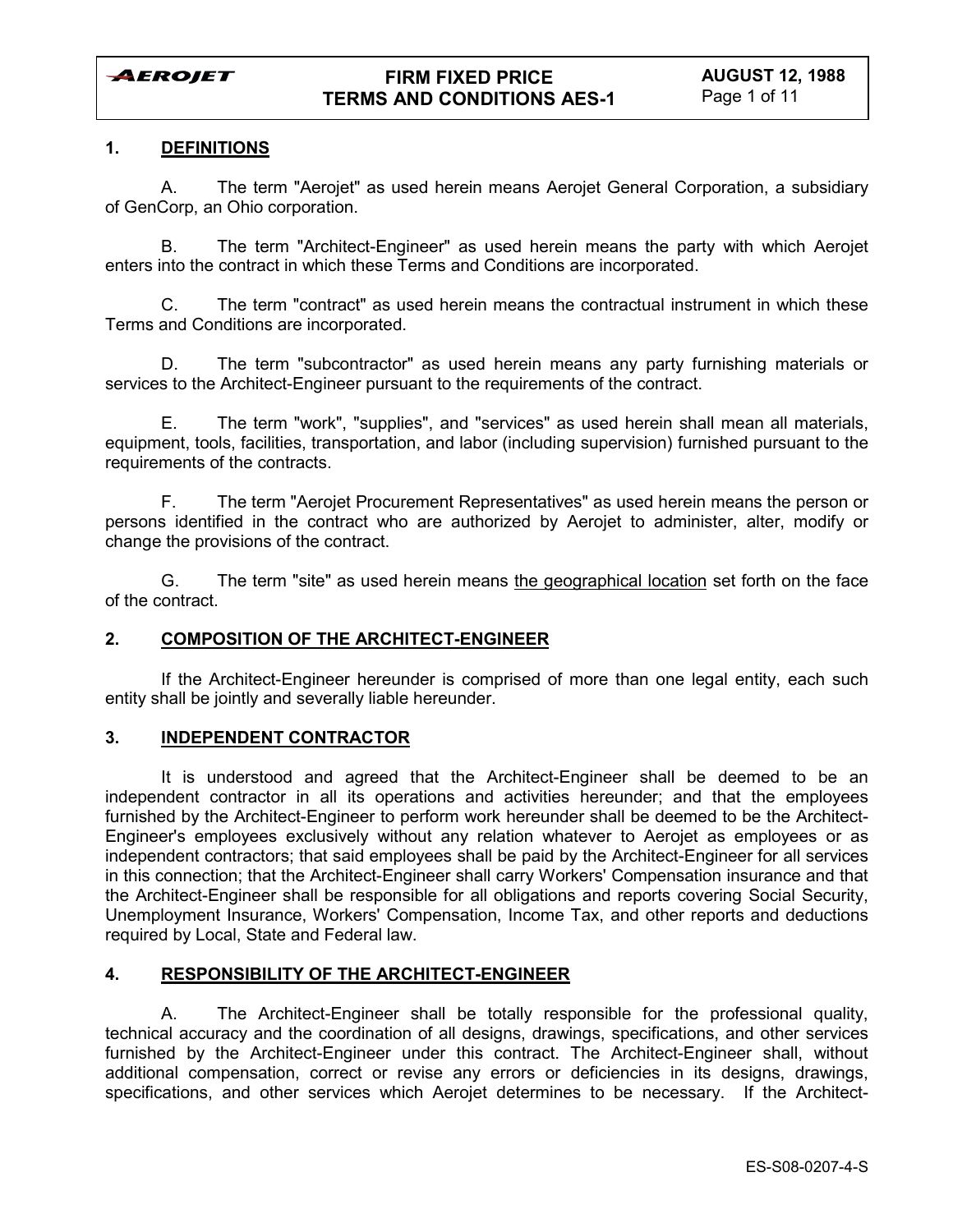## **FIRM FIXED PRICE TERMS AND CONDITIONS AES-1**

Engineer disputes the necessity of such services, he will nonetheless proceed as instructed by Aerojet so as not to impede the progress of the work, as provided in Paragraph 7 .A.

B. Neither Aerojet's review, approval or acceptance of, nor payment for, any of the services required under this contract shall be construed to operate as a waiver of any rights under this contract or of any cause of action arising out of the performance of this contract, and the Architect-Engineer shall be and remain liable to Aerojet for all damages to Aerojet resulting from the Architect-Engineer's performance of any of the services furnished under this contract.

C. The rights and remedies of Aerojet provided for under this contract are in addition to any other rights and remedies provided by law.

## **5. SUBCONTRACTORS AND OUTSIDE ASSOCIATES AND CONSULTANTS**

Any subcontractors and outside associates or consultants required by the Architect-Engineer in connection with the services covered by this contract will be limited to such individuals or firms as were specifically identified and agreed to in writing at the date of the contract. No substitution in such subcontractors, associates or consultants will be made without the prior written approval of Aerojet.

## **6. REQUIREMENTS FOR REGISTRATION OF DESIGNERS**

The design of architectural, structural, mechanical, electrical, civil or other engineering features of the work shall be accomplished or reviewed and approved by architects or engineers registered to practice in the particular professional field involved in the State in which such services are performed hereunder.

## **7. CHANGES**

A. Aerojet may, at any time, by written order, make changes within the general scope of this contract in the time of performance or the services to be performed. If any such change causes an increase or decrease in the Architect-Engineer's cost of, or time required for, performance of any services under this contract, whether or not changed by any such order, an equitable adjustment shall be made and the contract shall be modified in writing accordingly. In no event shall the compensation for such additional services exceed the sums provided for in the contract as modified. Any claim of the Architect-Engineer for adjustment under this clause must be asserted in writing, in a form acceptable to Aerojet, within thirty (30) days from the date of such change, unless Aerojet grants, in writing, a further period of time prior to the date of final payment under the contract. No claim for equitable adjustment, the Architect-Engineer agrees to continue diligent performance of this contract pending resolution of any such dispute. All claims for equitable adjustment must be submitted in accordance with the provisions of Paragraph 13.

B. The Architect-Engineer agrees that its failure to submit such claim or claims within the applicable time period shall constitute a waiver thereof unless the Architect-Engineer requests in writing prior to the expiration of the applicable time period that a time extension for filing its claim or claims be granted by Aerojet. Any such extensions, if approved, shall be effective only if authorized in writing by the Aerojet Procurement Representative. Prior to final settlement of any timely filed claim or claims, the Architect-Engineer may submit revisions to such claim or claims for evaluation by Aerojet provided that such revisions do not introduce different areas of cost or claim elements.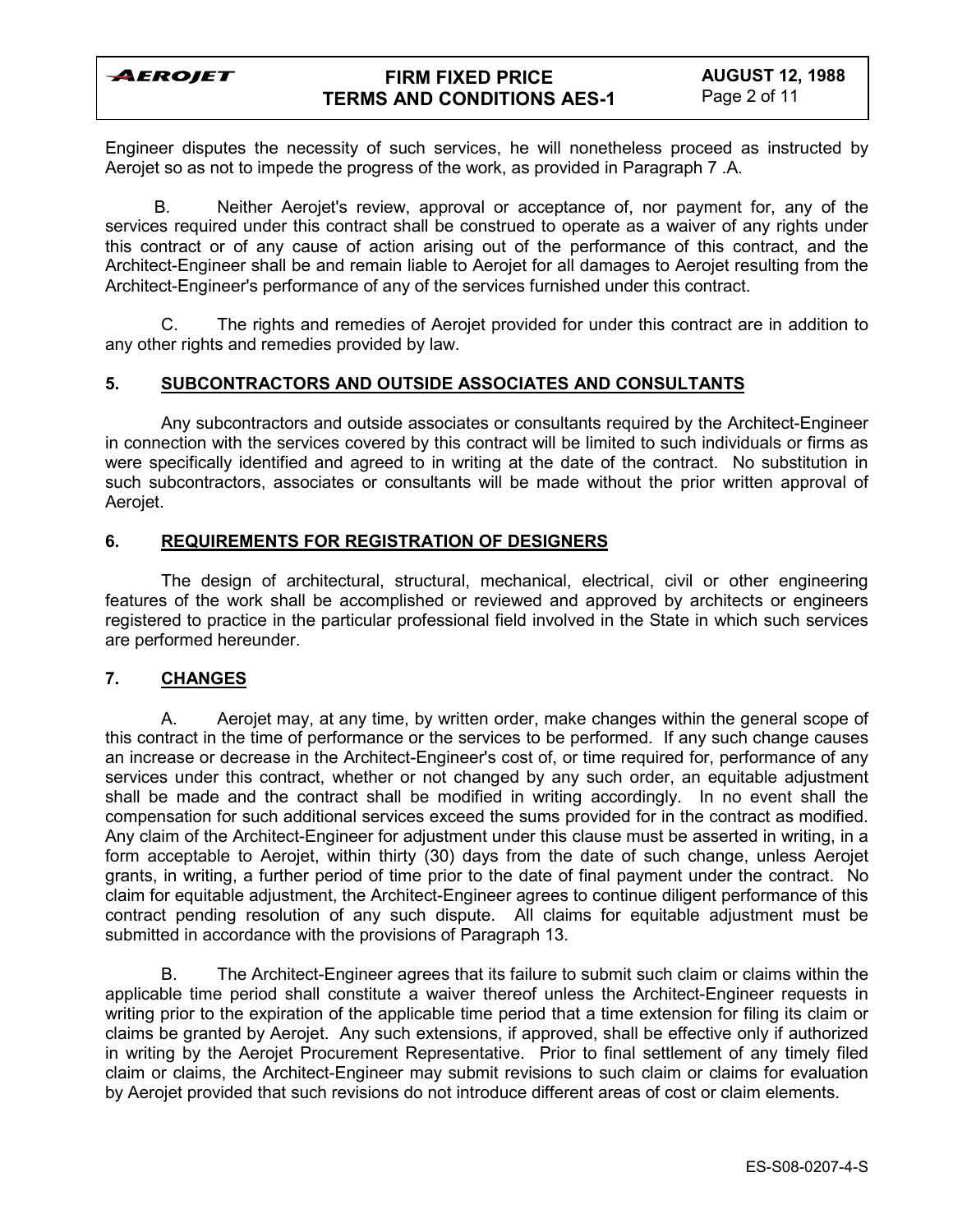## **FIRM FIXED PRICE TERMS AND CONDITIONS AES-1**

C. Aerojet may request the Architect-Engineer to submit cost estimates for contemplated changes which may or may not result in a change to this contract. The Architect-Engineer agrees to submit cost proposals for such contemplated changes within ten (10) days of receipt of Aerojet's request or such further period as may be stated in such request. Such cost estimates shall be prepared at no charge to Aerojet.

D. Any clarification or assistance as may be provided by Aerojet personnel concerning the work to be performed pursuant to this contract shall not be construed as a change to this contract and no change order, express or implied, will be binding unless it is issued in writing by the Aerojet Procurement Representative. No services for which an additional cost or fee will be charged by the Architect-Engineer shall be furnished without the prior written authorization of the designated Aerojet Procurement Representative.

E. Nothing contained in this paragraph shall relieve the Architect-Engineer form proceeding without delay in the performance of this contract as changed.

## **8. NOTICE AND APPROVAL OF RESTRICTED DESIGNS**

In the performance of this contract, the Architect-Engineer shall, to the extent practicable, make maximum use of structures, machines, products, materials, construction methods, and equipment which are readily available through competitive commercial channels, or through standard or proven production techniques, methods, and processes. Unless approved by Aerojet, the Architect-Engineer shall not, in the performance of the work called for by this contract, produce a design or specification such as to require in this construction work the use of structures, products, materials, construction equipment, or processes which are known by the Architect-Engineer to be available only from a sole source. As to any such design or specification the Architect-Engineer shall report to Aerojet giving the reason or reasons why it is considered necessary to so restrict the design or specification.

## **9. DRAWINGS AND OTHER DATA TO BECOME THE PROPERTY OF AEROJET**

All designs, drawings, specifications, notes and other works developed in the performance of this contract shall become the sole property of Aerojet and may be used on any other design or construction without additional compensation to the Architect-Engineer. Aerojet shall be considered the "person for whom the work was prepared" for the purpose of authorship in any copyrightable work under Section 201(b) of Title 17, United States Code. With respect thereto, the Architect-Engineer agrees not to assert or authorize others to assert any rights nor establish any claim under the design patent or copyright laws. The Architect-Engineer for a period of three years after completion of the project agrees to furnish all retained works on the request of Aerojet. Unless otherwise provided in this contract, the Architect-Engineer shall have the right to retain copies of all works beyond such period.

## **10. RETENTION OF RIGHTS AND INTEREST**

Aerojet hereby retains all of its rights, title and interest in and to all information, data, designs and inventions furnished by Aerojet to the Architect-Engineer for the purpose of assisting the Architect-Engineer (1) in the performance of the contract or (2) in the submission of a bid by the Architect-Engineer for such performance, whether furnished prior to, or after acceptance of, this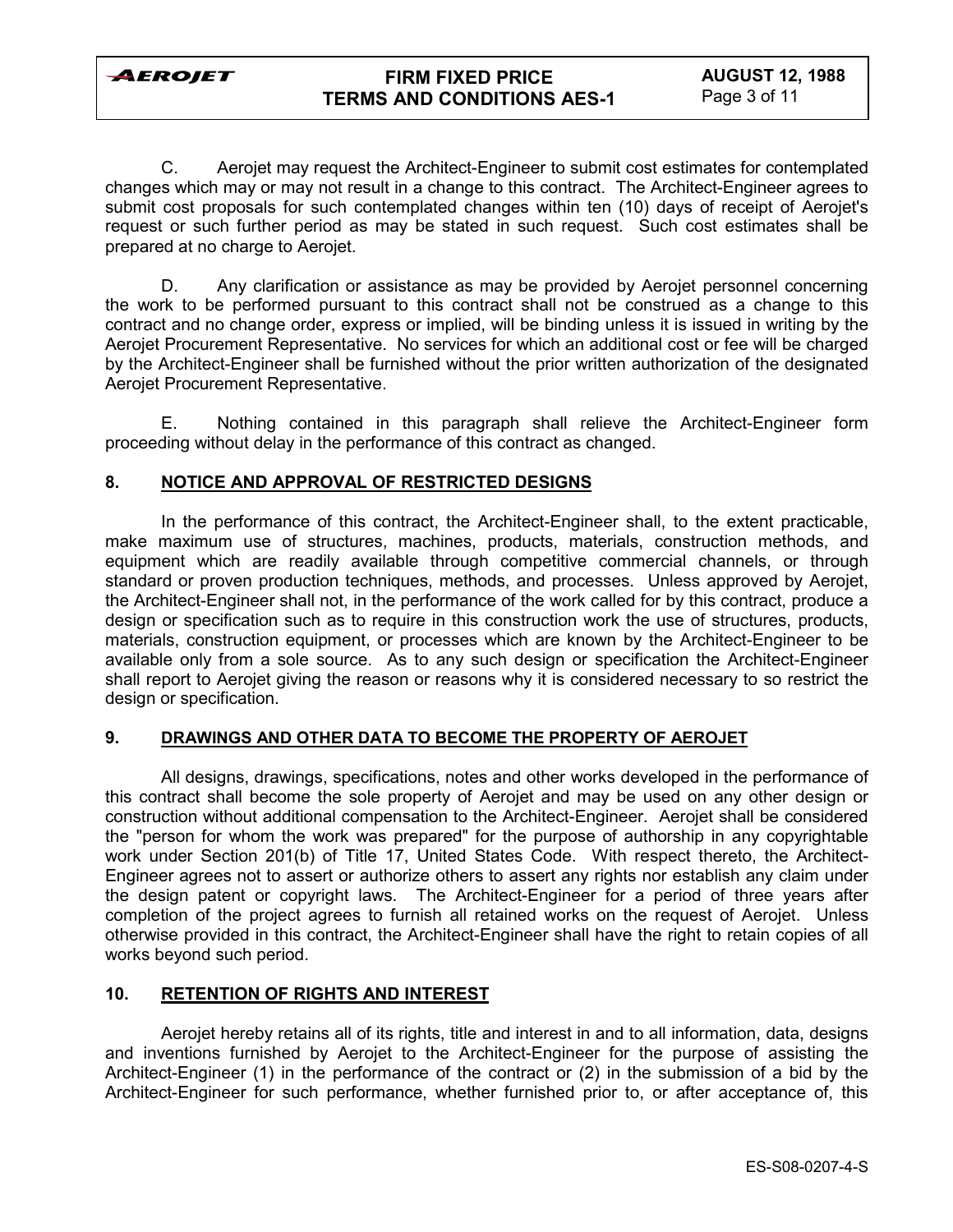## **FIRM FIXED PRICE TERMS AND CONDITIONS AES-1**

contract. None of such information, data, designs and inventions shall be reproduced or used by the Architect-Engineer, except in the performance of this contract, or disclosed by the Architect-Engineer to others without the consent of Aerojet. Upon completion of performance hereunder, all such information, data, designs and inventions shall be promptly returned by the Architect-Engineer to Aerojet.

### **11. REPRODUCTION RIGHTS**

Aerojet does not grant to the Architect-Engineer (i) any reproduction rights to any materials, designs, drawings, data or other information produced in the performance of this contract or (ii) any rights to use, in the manufacture or design of articles or materials for anyone other than Aerojet, any of the designs, drawings or other information belonging to or supplied by Aerojet.

### **12. ASSIGNMENT**

A. Neither this contract nor any interest nor any sums becoming due to the Architect-Engineer hereunder shall be assigned by the Architect-Engineer without the prior written consent of Aerojet, except that claims for monies due or to become due the Architect-Engineer from Aerojet under this contract may be assigned to a bank, trust company or other financial institution, including any federal lending agency. Any such assignment of monies due or to come due shall cover all amounts payable under this contract and not already paid, and shall not be made to one party as agent or trustee for two (2) or more parties participating in such financing. Payment by Aerojet to an assignee of any claim under this contract shall be subject to set-off or recoupment for any present or future claim or claims arising in connection with this contract which Aerojet may have against the Architect-Engineer. Aerojet reserves the right to make direct settlements and/or adjustments in price with the Architect-Engineer under the terms of this contract notwithstanding any assignment of claims for monies due or to become due hereunder and without notice to assignee(s). Architect-Engineer agrees that design services depend upon the personal expertise and track record of the principal design professionals, and therefore acknowledges that Aerojet may reasonably refuse to consent to any assignment which would remove control of the work from the design professionals originally identified as principals on the contract.

B. In the event of any such assignment of monies, the assignee shall forward to Aerojet two (2) copies of a written notice of assignment and two (2) copies of the instrument of assignment, all copies signed by the assignor and assignee.

C. Any claim under this contract which has been assigned pursuant to the foregoing provisions of this clause may be further assigned and reassigned only with the prior written consent of Aerojet to a bank, trust company or other financing institution, including any federal lending agency. In the event of such further assignment or reassignment the assignee shall be required to file one signed copy of a written notice of the further assignment or reassignment, together with a true copy of the instrument of further assignment or reassignment with the Architect-Engineer, and shall file two (2) signed copies of such written notice, together with two (2) copies of such instrument with Aerojet.

D. No assignee shall divulge any information concerning this contract without the prior written consent of Aerojet. The assignment must include provisions by which the assignee agrees to the conditions set forth in this paragraph.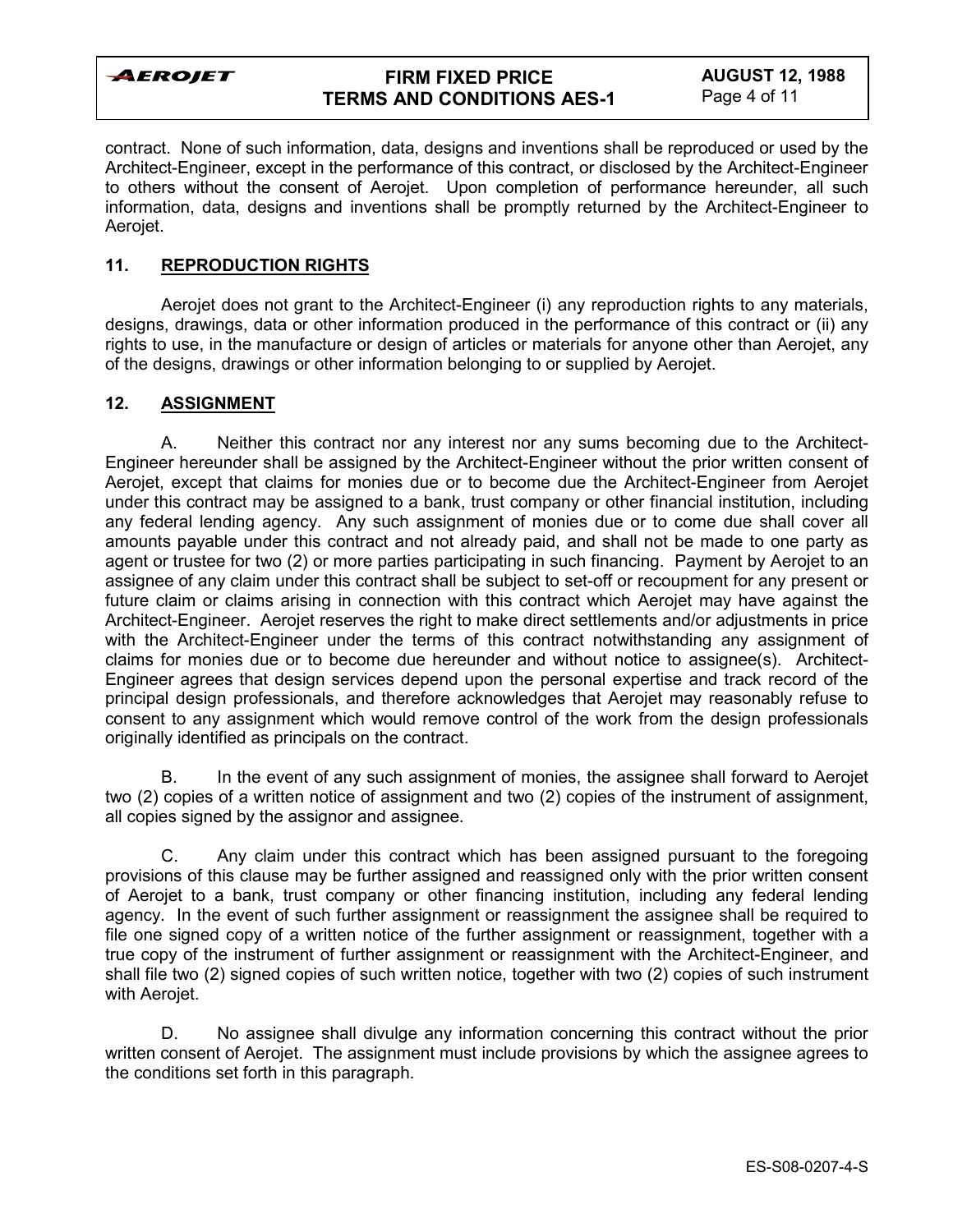## **FIRM FIXED PRICE TERMS AND CONDITIONS AES-1**

E. Indication of the assignment of claim and of any further assignment thereof and the name of the assignee shall be made on all vouchers or invoices certified by the Architect-Engineer.

### **13. INVOICES, CLAIMS, AND PAYMENTS**

The Architect-Engineer shall be paid as follows, upon the submission of invoices approved by Aerojet.

A. Aerojet shall pay the Architect-Engineer the allocable portion of the price only upon the later of (i) final acceptance by Aerojet of the supplies or services and (ii) receipt by Aerojet of proper invoices from the Architect-Engineer. The Architect-Engineer shall provide a separate invoice for each shipment of supplies or major increment of services. The due date or first day of any discount period shall be the later of (i) the first working day of Aerojet after final acceptance of the supplies or services, or (ii) Aerojet's receipt of proper invoices.

B. By virtue of its submission to Aerojet, each invoice or claim from the Architect-Engineer shall be deemed to include a warranty by the Architect-Engineer that all amounts claimed by the Architect-Engineer are due and proper. In addition to any other rights Aerojet may have under this Order, Aerojet shall have a right of action against the Architect-Engineer for any breach of such warranty. Upon request by Aerojet, the Architect-Engineer shall provide written certification of the Architect-Engineer's invoices or claims in such terms, and with such signatures, as Aerojet may prescribe; and Aerojet may ignore any claim not so certified. The Architect-Engineer shall ensure that each of the Architect-Engineer's subcontractors at all tiers are bound by the same obligations as are imposed on the Architect-Engineer by this paragraph B.

C. The Architect-Engineer waives all liens of every kind and character, statutory and otherwise, to which it may be entitled against the site and any improvements thereon and against the plans, drawings, specifications, designs and other data prepared and developed under or in connection with this contract. The Architect-Engineer agrees that it will not file any notice or action or otherwise assert or attempt to assert any such liens or claims and that its remedies and recourse hereunder are limited to the right to seek the payments provided for herein, without any liens or other security therefore.

### **14. TERMINATION**

A. Aerojet may, by written notice to the Architect-Engineer, terminate this contract in whole or in part at any time, either for Aerojet's convenience or because of the failure of the Architect-Engineer to fulfill its contract obligations. Upon receipt of such notice, the Architect-Engineer shall (i) immediately discontinue all services affected (unless the notice directs otherwise), and (ii) deliver to Aerojet all data, drawings, specifications, reports, estimates, summaries, and such other information and materials as may have been accumulated by the Architect-Engineer in performing this contract, whether completed or in process.

B. If the termination is for the convenience of Aerojet, the Architect-Engineer shall be compensated for allowable cost of all services performed to the termination date, together with properly reimbursable expenses then due plus expenses directly attributable to termination for which the Architect-Engineer is not otherwise compensated. No amount shall be allowed for anticipated profit on unperformed services.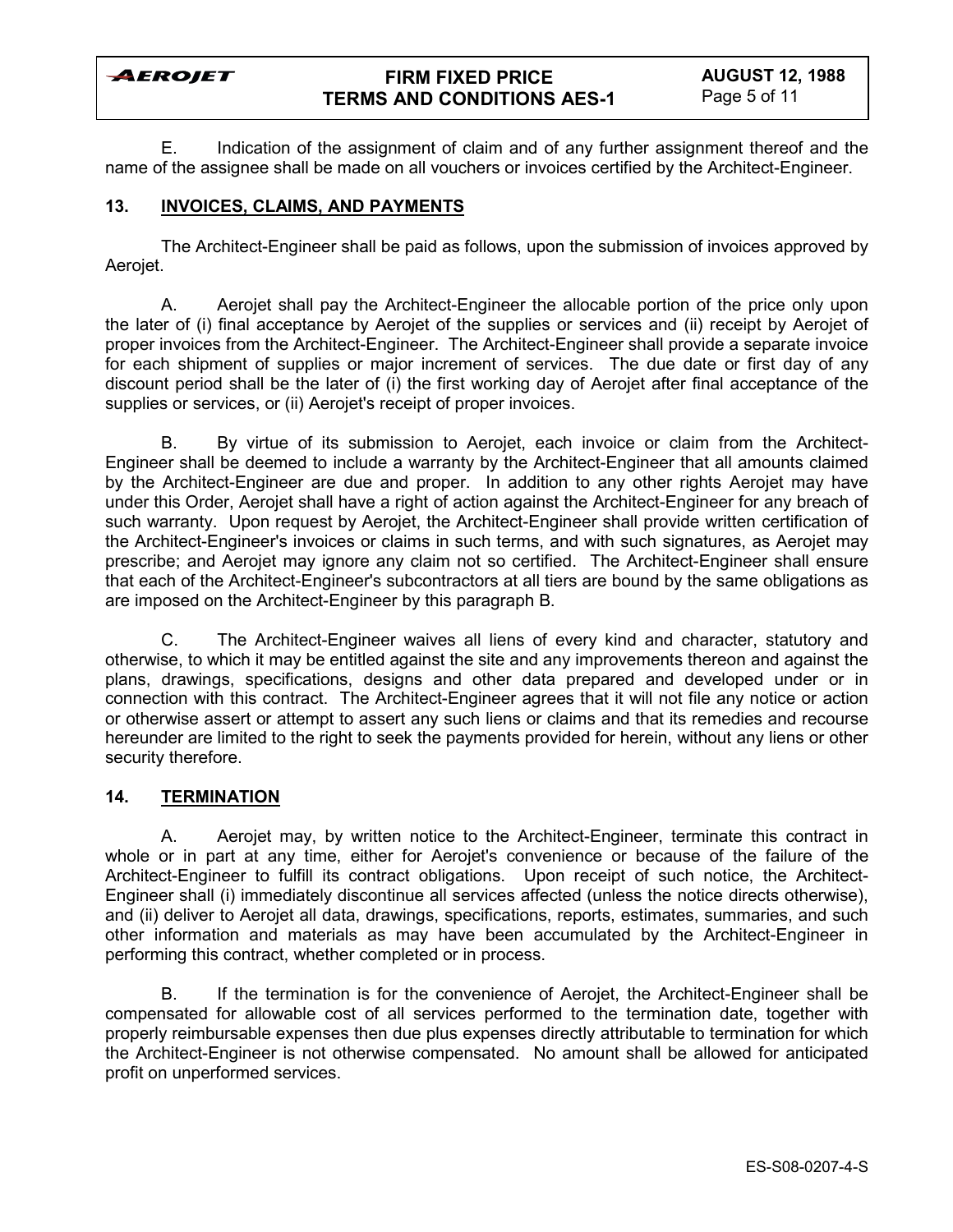## **FIRM FIXED PRICE TERMS AND CONDITIONS AES-1**

C. If the termination is due to the failure of the Architect-Engineer to fulfill its contract obligations, Aerojet may take over the work and prosecute the same to completion by contract or otherwise. In such case, the Architect-Engineer shall be liable to Aerojet for any additional cost occasioned to Aerojet thereby.

D. If, after notice of termination for failure to fulfill contract obligations, it is determined that the Architect-Engineer has not so failed, the termination shall be deemed to have been effected for the convenience of Aerojet. In such event, payment shall be made as provided in subparagraph B. of this paragraph 14.

E. The rights and remedies of Aerojet provided in this clause are in addition to any other rights and remedies provided by law or under this contract.

### **15. SUSPENSION OF WORK**

A. Aerojet may order the Architect-Engineer in writing to suspend all or any part of the work for such period of time as it may determine to be appropriate for the convenience of Aerojet.

B. If the performance of all or any part of the work is, for an unreasonable period of time, suspended or delayed by an act of Aerojet in the administration of this contract, or by its failure to act within a reasonable time), an adjustment shall be made for any increase in cost of performance of this contract (excluding profit) necessarily caused by such unreasonable suspension or delay, and the contract modified in writing accordingly. However, no adjustment shall be made under this paragraph for any suspension or delay to the extent (i) the performance would have been suspended or delayed by any other cause, including the fault or negligence of the Architect-Engineer or (ii) for which an equitable adjustment is provided for or excluded under any other provision of this contract.

C. No claim under this paragraph shall be allowed (i) for any costs incurred more than twenty (20) days before the Architect-Engineer shall have notified Aerojet in writing of the act or failure to act involved (but this requirement shall not apply as to a claim resulting from a suspension order), and (ii) unless the claim, in an amount stated, is asserted in writing as soon as practicable after the termination of such suspension or delay, but not later than the date of final payment. No part of any claim based on the provisions of this paragraph shall be allowed if not supported by adequate evidence showing that the cost would not have been incurred but for a delay within the provisions of this paragraph.

## **16. INDEMNIFICATION**

A. The Architect-Engineer shall indemnify and save harmless Aerojet and its agents, representatives, shareholders, partners, and employees, and each of them, against and from:

> (1) Any and all claims, demands, causes of action, damages, costs, expenses, losses and liabilities, in law or in equity, of every kind or nature whatsoever, including, but not limited to, injury to or death of any person or persons and damage to or destruction of any property brought or instituted, as a result of the Architect-Engineer's negligence in connection with the Architect-Engineer's obligations hereunder, regardless of when such negligence may have been discovered or determined.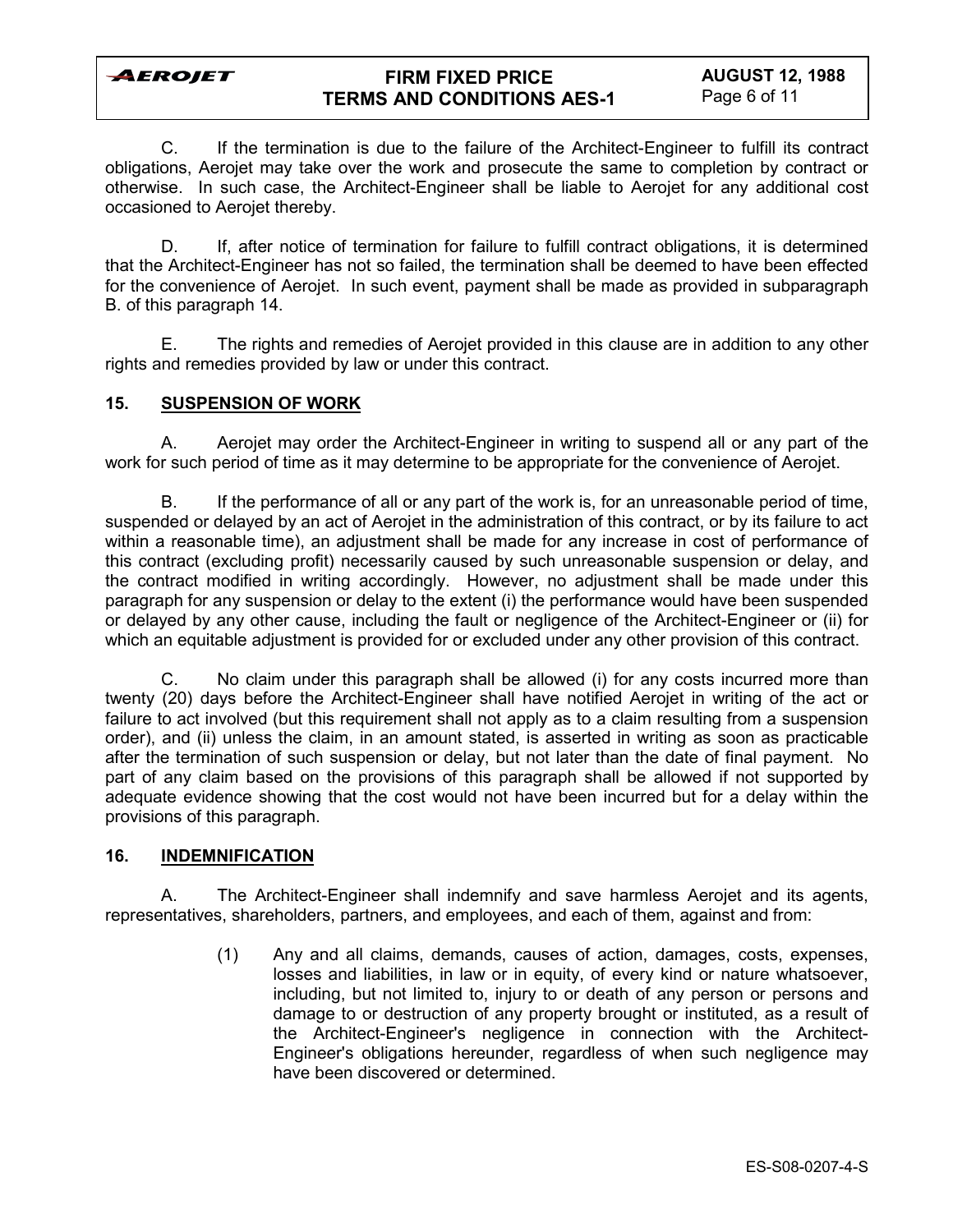

## **FIRM FIXED PRICE TERMS AND CONDITIONS AES-1**

(2) Any and all penalties threatened, sought or imposed on account of the violation of any law or regulation, compliance with which is assigned by law or by this Agreement to the Architect-Engineer.

B. The Architect-Engineer shall, except to the extent Aerojet shall be covered and compensated by insurance carried by the Architect-Engineer:

- (1) At the Architect-Engineer's own cost, expense and risk, defend all suits, actions or other legal or administrative proceedings, that may be brought or instituted against Aerojet, or Aerojet's agents, shareholders, representatives, partners or employees, or any of them, on account of any matter arising under or within Subsections (1) or (2) above.
- (2) Pay and/or satisfy any judgment or decree that may be rendered against Aerojet or Aerojet's agents, representatives, partners or employees, or any of them, in any such action or other legal or administrative proceeding, as a result of the Architect-Engineer's negligence in connection with the Architect-Engineer's obligations hereunder, regardless of when such negligence may have been discovered or determined for the cost of, or for any payment made by any of them with respect to, any repairs, alterations, corrections or other modifications to any of the work undertaken as a result of any demands, causes of action, lawsuits, other proceedings, or any other claims threatened, made or brought by Aerojet or any other person arising out of Architect-Engineer's obligations under this Agreement and resulting from the Architect-Engineer's negligence in performing those obligations, regardless of when such negligence may have been discovered or determined; and
- (3) Reimburse Aerojet and Aerojet's shareholders, partners, agents, employees, representatives, and any of them for any and all expenses, including but not limited to all legal expenses arising under or within the above acts or in connection with enforcing the indemnity granted in this paragraph 16.

## **17. CONTRACTOR'S LIABILITY INSURANCE**

A. The Architect-Engineer shall purchase from and maintain in a company or companies lawfully authorized to do business in the jurisdiction in which the site is located such insurance as will protect the Architect-Engineer from claims set forth below which may arise out of or result from the Architect-Engineer's operations under the contract and for which the Architect-Engineer may be legally liable, whether such operations be by the Architect-Engineer or by a Subcontractor or by anyone directly or indirectly employed by any of them, or by anyone for whose acts any of them may be liable:

- (1) claims under workers' or workmen's compensation, disability benefit and other similar employee benefit acts which are applicable to the work to be performed;
- (2) claims for damages because of bodily injury, occupational sickness or disease, or death of the Architect-Engineer's employees;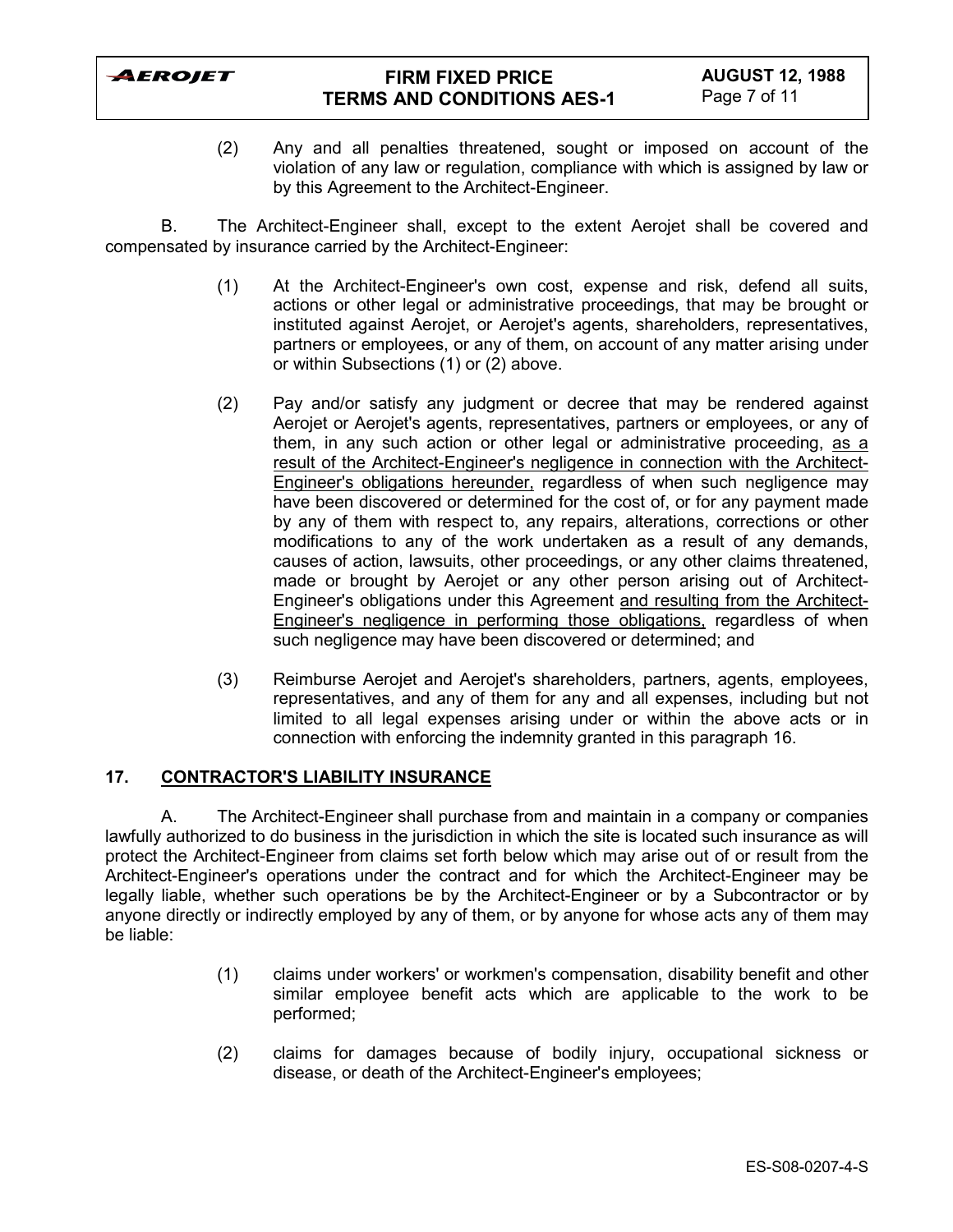

- (3) claims for damages because of bodily injury, sickness or disease, or death of any person other than the Architect-Engineer's employees;
- (4) claims for damages insured by usual personal injury liability coverage which are sustained (a) by a person as a result of an offense directly or indirectly related to employment of such person by the Architect-Engineer, or (b) by another person;
- (5) claims for damages, other than to the Work itself, because of injury to or destruction of tangible property, including loss of use resulting therefrom;
- (6) claims for damages because of bodily injury, death of a person or property damage arising out of ownership, maintenance or use of motor vehicle; and
- (7) claims involving contractual liability insurance applicable to the Architect-Engineer's obligations under this contract.

B. The insurance required by Subparagraph A. shall be written for not less than limits of liability specified in the Contract Documents or required by law, whichever coverage is greater. Coverages, whether written on an occurrence or claims made basis, shall be maintained without interruption from date of commencement of the Work until date of final payment and termination of any coverage required to be maintained after final payment. The insurance shall meet the requirements of all applicable labor codes, acts, laws or statutes, Federal and State, in which the Architect-Engineer operates.

C. Certificates of Insurance acceptable to Aerojet shall be filed with Aerojet prior to commencement of the Work. These Certificates and the insurance policies required by this paragraph 17.C shall contain a provision that coverages afforded under the policies will not be cancelled or allowed to expire until at least 30 days' prior written notice has been given to Aerojet. If any of the foregoing insurance coverages are required to remain in force after final payment and are reasonably available, an additional certificate evidencing continuation of such coverage shall be submitted with the final Application for Payment. Information concerning reduction of coverage shall be furnished by the Architect-Engineer with reasonable promptness in accordance with the Architect-Engineer's information and belief.

D. The Architect-Engineer shall similarly maintain a policy of professional liability insurance with limits no less than \$5,000,000, including coverage for contractual liability unless a lesser amount is specifically set forth on the face of this contract.

E. Insurance required hereunder shall include, by endorsement to the policy (ies) Aerojet as an additional insured insofar as work performed by the Architect-Engineer for Aerojet is concerned, contain a severability of interest clause, provide that Aerojet shall not by reason of its inclusion as an additional insured incur liability to the insurance carrier for payment of premium for such insurance, and provide a thirty (30) day written notice to Aerojet prior to cancellation, termination, alteration or material change of such insurance.

F. Evidence of coverage required hereunder shall state that coverage provided is primary and is not excess or contributing with any insurance or self-insurance maintained by Aerojet.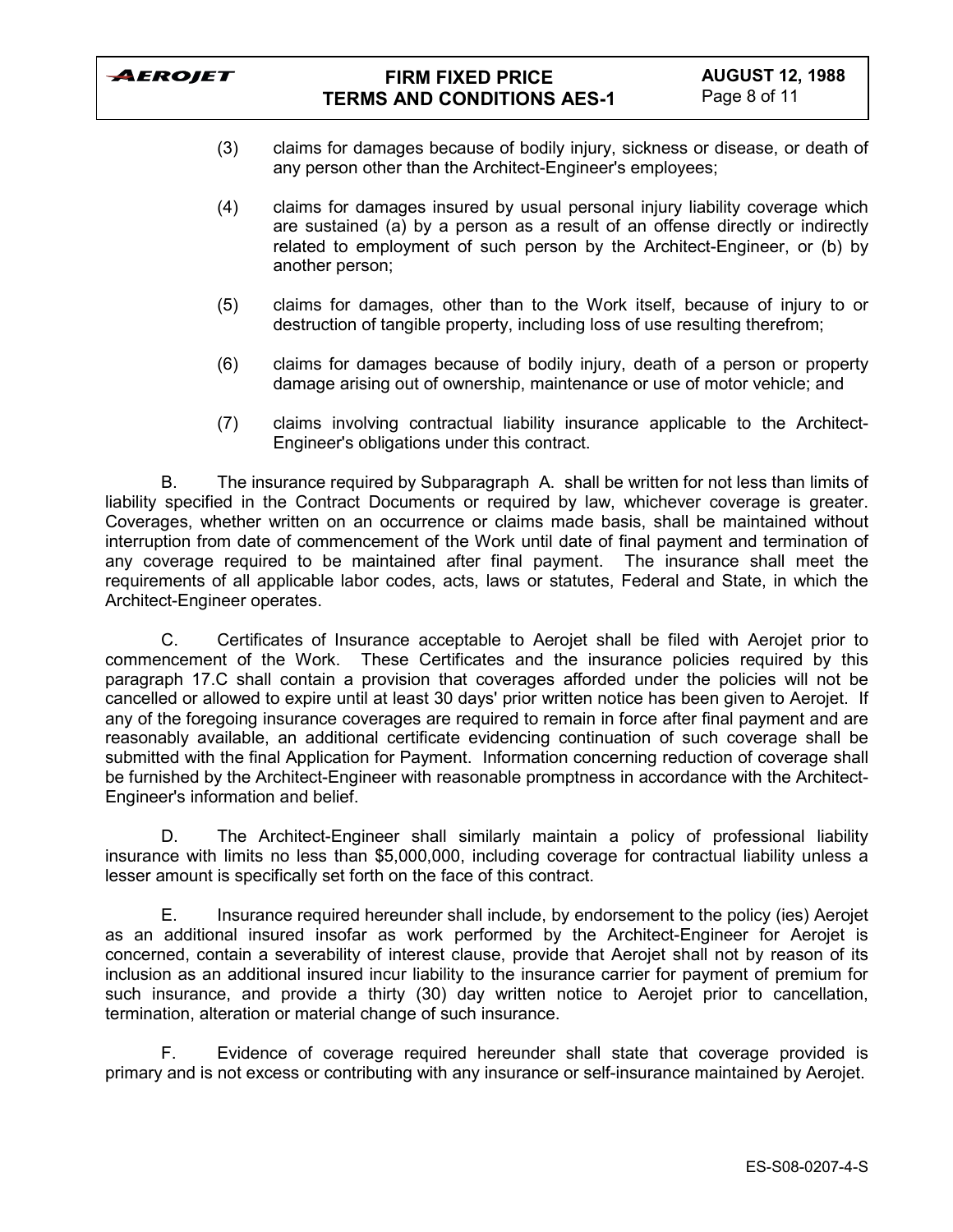

G. Upon request, the Architect-Engineer shall provide to Aerojet a copy of the original policy (ies) of insurance.

H. The Architect-Engineer shall furnish the required certificates and endorsements to Aerojet prior to commencing performance hereof.

I. All insurance certificates, endorsements, cancellations, terminations, alterations and material changes of such insurance shall be issued and submitted to the designated Aerojet Procurement Representative.

J. Aerojet shall have the right to require the Architect-Engineer to furnish bonds covering faithful performance of the Contract and payment of obligations arising thereunder as stipulated in bidding requirements or specifically required in the Contract Documents on the date of execution of the Contract.

Upon request of any person or entity appearing to be a potential beneficiary of bonds covering payment of obligations arising under the Contract, the Contractor shall promptly furnish a copy of the bonds or shall permit a copy to be made.

### **18. COMPLIANCE WITH LOCAL, STATE AND FEDERAL LAW**

In the performance of this contract, the Architect-Engineer agrees to comply with all applicable Local, State and Federal laws and executive orders and regulations issued pursuant thereto and agrees to indemnify Aerojet against any loss, cost, damage, or liability by reason of the Architect-Engineer's violation of this clause.

### **19. SAFETY**

A. In performing work under this contract on the site or on Aerojet-owned or Aerojetcontrolled premises, the Architect-Engineer shall, and shall require its subcontractors to (i) conform to the safety and health laws, rules and regulations as in effect on the date of this contract and (ii) take such additional precautions for accident prevention and safety purposes as may be reasonably recommended by relevant federal, state, or local authorities or insurers of Aerojet. The Architect-Engineer agrees to take all reasonable steps and precautions to prevent accidents and preserve the life and health of personnel performing or in any way affected by performance under this contract on such premises.

B. All designs, drawings, materials, and other items produced or furnished by the Architect-Engineer pursuant to this contract shall be in accordance with, incorporate, and comply with the Occupational Safety and Health Act (OSHA) and all regulations issued pursuant thereto. The Architect-Engineer agrees to redesign, revise, repair, modify or replace at its sole cost and expense, any such items furnished or produced pursuant to this contract, which do not comply with OSHA.

C. The Architect-Engineer agrees to defend, hold harmless, and indemnify Aerojet from and against any claim, loss, cost damage, or liability (including attorneys' fees) by reason of property damage or personal injury (including death) to anyone including the Architect-Engineer's employees) occasioned in whole or in part by the Architect-Engineer's failure to comply with the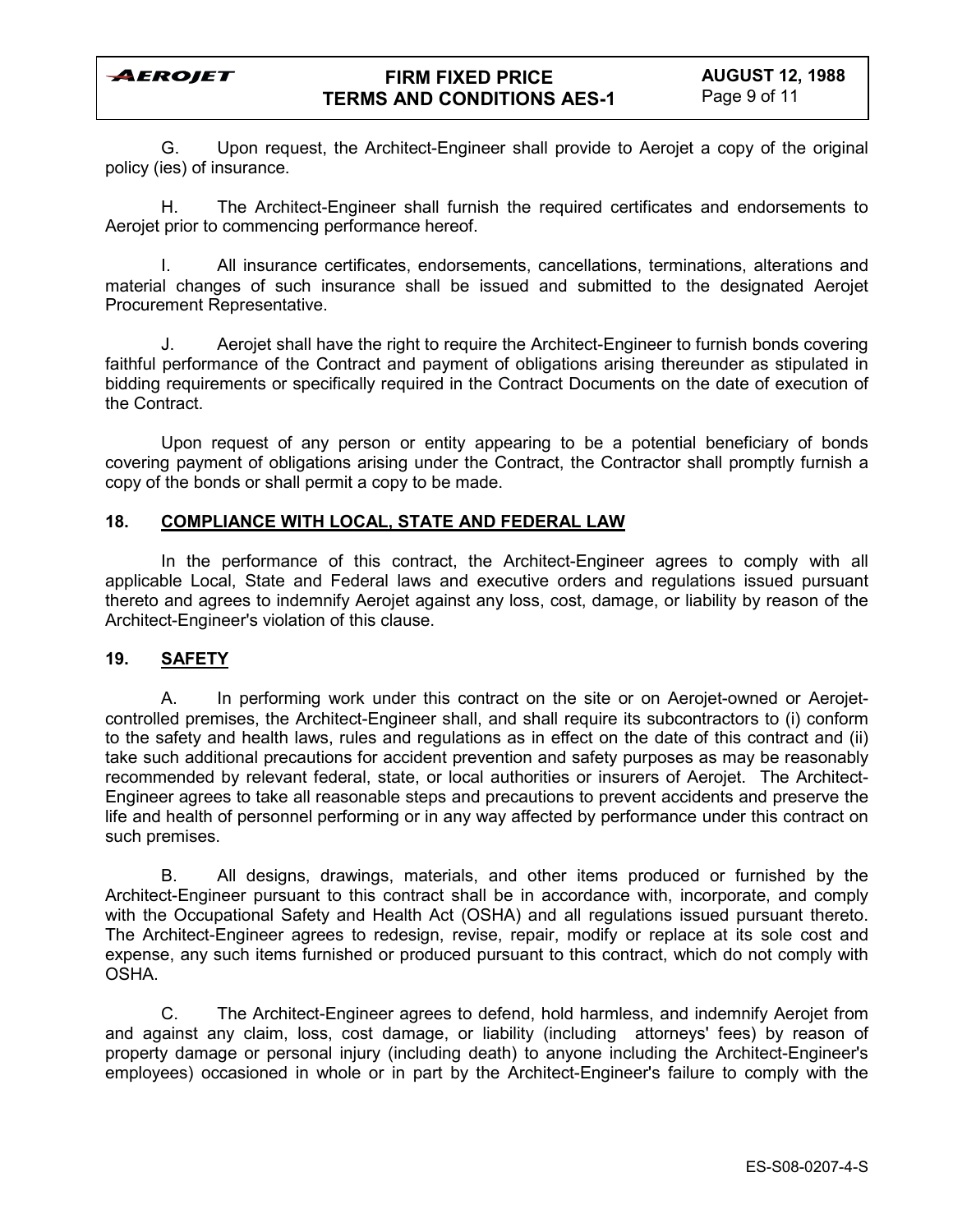

## **FIRM FIXED PRICE TERMS AND CONDITIONS AES-1**

provisions of this paragraph or by a violation (by the Architect-Engineer or any item produced or furnished hereunder) of OSHA standards.

D. In the event the Architect-Engineer encounters on the site material reasonably believed to be asbestos or polychlorinated biphenyl (PCB) which has not been rendered harmless, the Architect-Engineer shall immediately stop Work in the area affected and report the condition to Aerojet in writing. The Work in the affected area shall not thereafter be resumed except by written order of Aerojet if in fact the material is asbestos or polychlorinated biphenyl (PCB) and has not been rendered harmless. The Work in the affected area shall be resumed in the absence of asbestos or polychlorinated biphenyl (PCB), or when it has been rendered harmless, by written order of Aerojet.

### **20. RELEASE OF INFORMATION**

A. The Architect-Engineer shall not, without the prior written consent of Aerojet, disclose any information of any nature whatsoever relative to this contract except as may be required to ensure performance or as is required by law.

B. The Architect-Engineer shall insert like provisions of this paragraph, including this Subparagraph B., in any subcontract issued hereunder.

### **21. EQUAL OPPORTUNITY**

The Equal Employment Opportunity clause in Section 202 of Executive Order (E.O.) 11246, as amended, and the implementing rules and regulations (41 CFR Part 60) are incorporated herein by reference, unless this contract is exempted by rules, regulations or orders of the Secretary of Labor issued pursuant to Section 204 of E.O. 11246 or provisions of any superseding E.O. Unless this contract is so exempted, the applicable Equal Employment Opportunity Compliance Certificate previously submitted by the Architect-Engineer to Aerojet is by reference also incorporated herein.

## **22. AFFIRMATIVE ACTION FOR DISABLED VETERANS AND VETERANS OF THE VIETNAM ERA**

The Affirmative Action clause of Title 41, Code of Federal Regulations, Part 60, Subsection 250.4 and the implementing rules and regulations of the Department of Labor associated therewith are incorporated herein by reference, unless this contract is under \$10,000.

#### **23 AFFIRMATIVE ACTION FOR HANDICAPPED WORKERS**

The Affirmative Action Clause in Title 41, Code of Federal Regulations, Part 60, Subsection 741-4 and the implementing rules and regulations of the Department of Labor associated therewith are incorporated herein by reference, unless this contract is under \$2,500.

#### **24. CLEAN AIR AND WATER**

Unless this contract is for \$100,000 or less or is otherwise exempt, the Architect Engineer agrees as follows:

A. to comply with all the requirements of Section 114 of the clean Air Act, as amended (42 U.S>C> 1857, et seq., as amended by Public Law 91-604) and Section 308 of the Federal Water